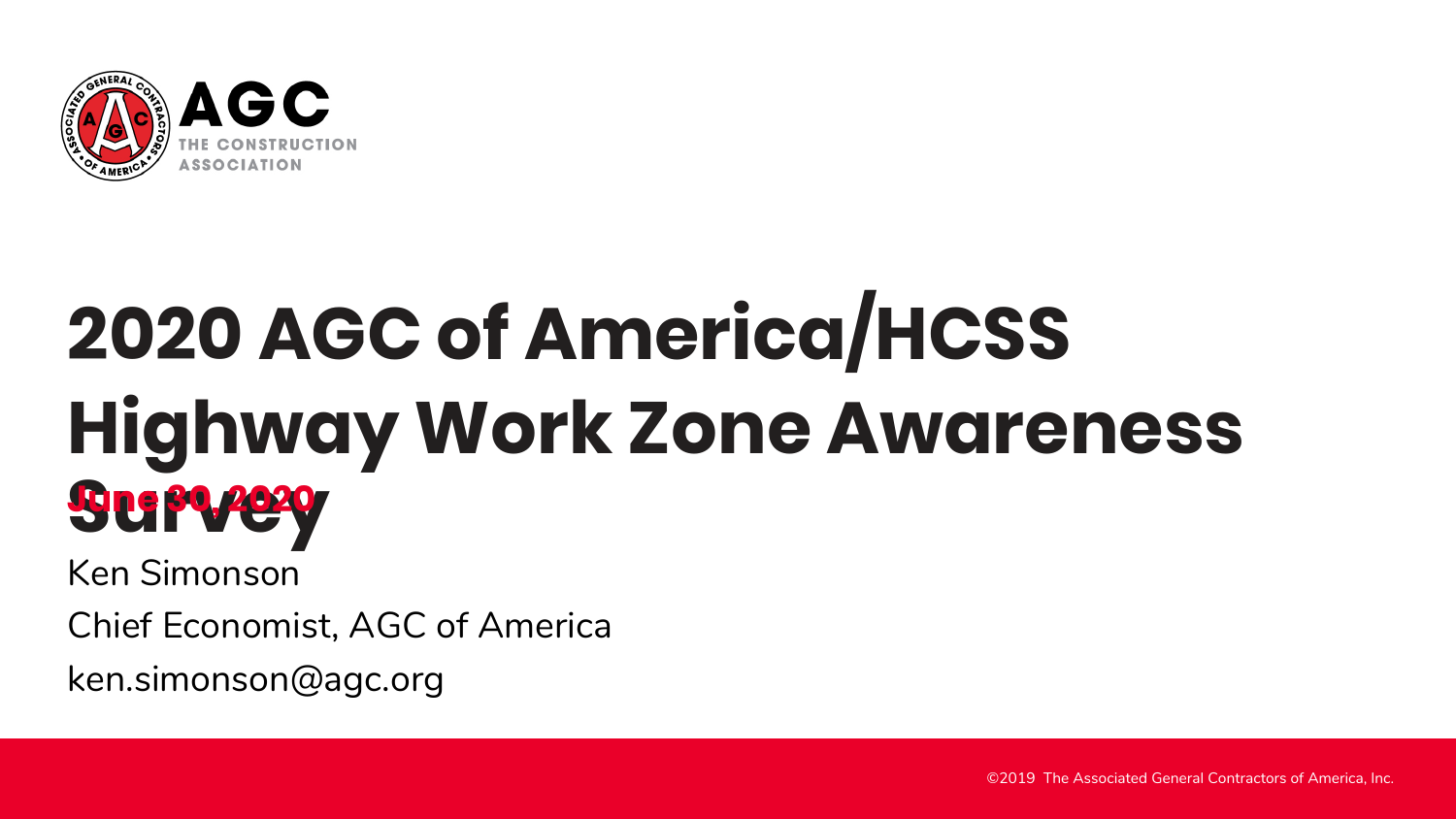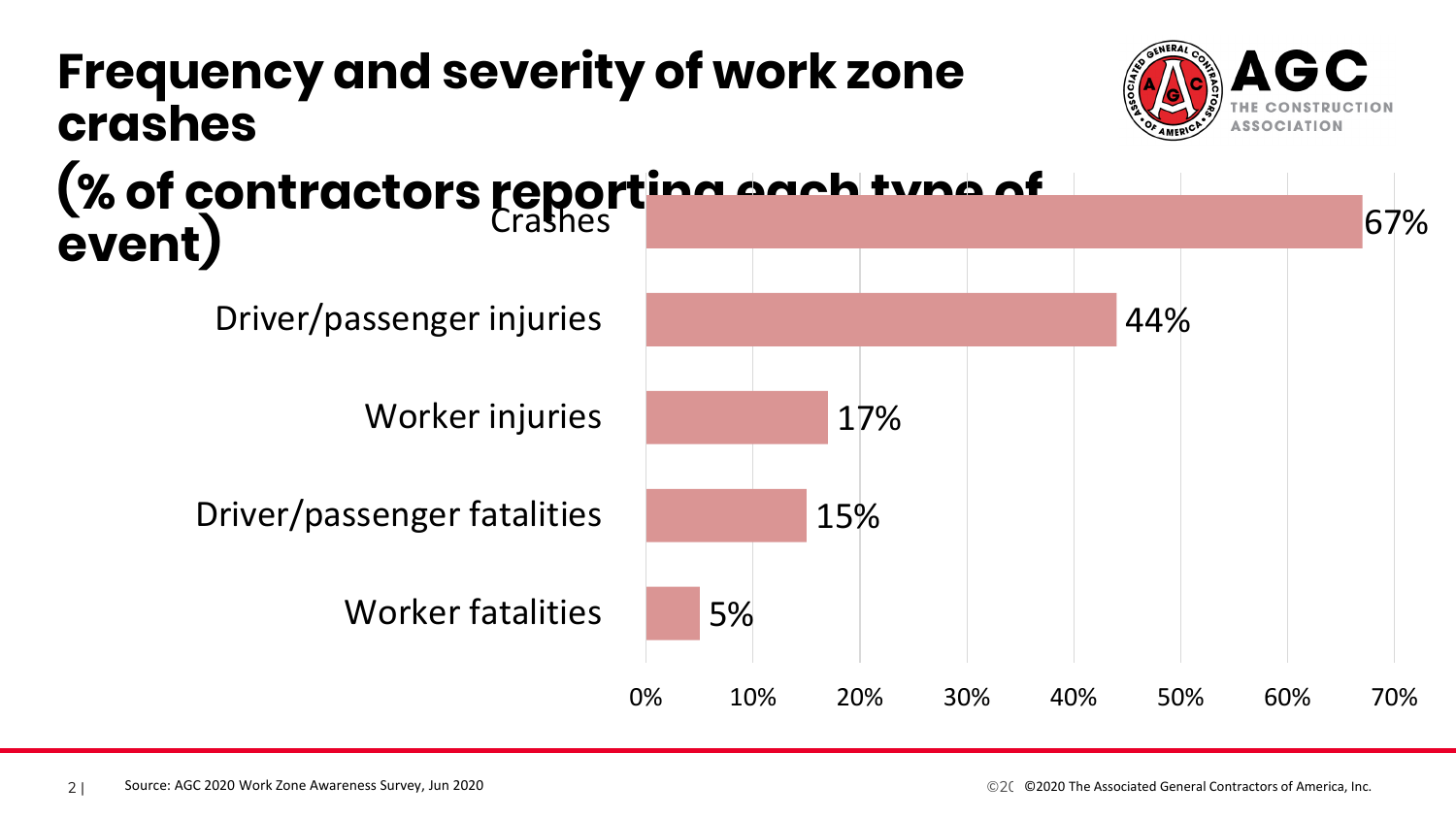## **How have changes in highway traffic levels since the coronavirus impacted safety in highway work zones?**



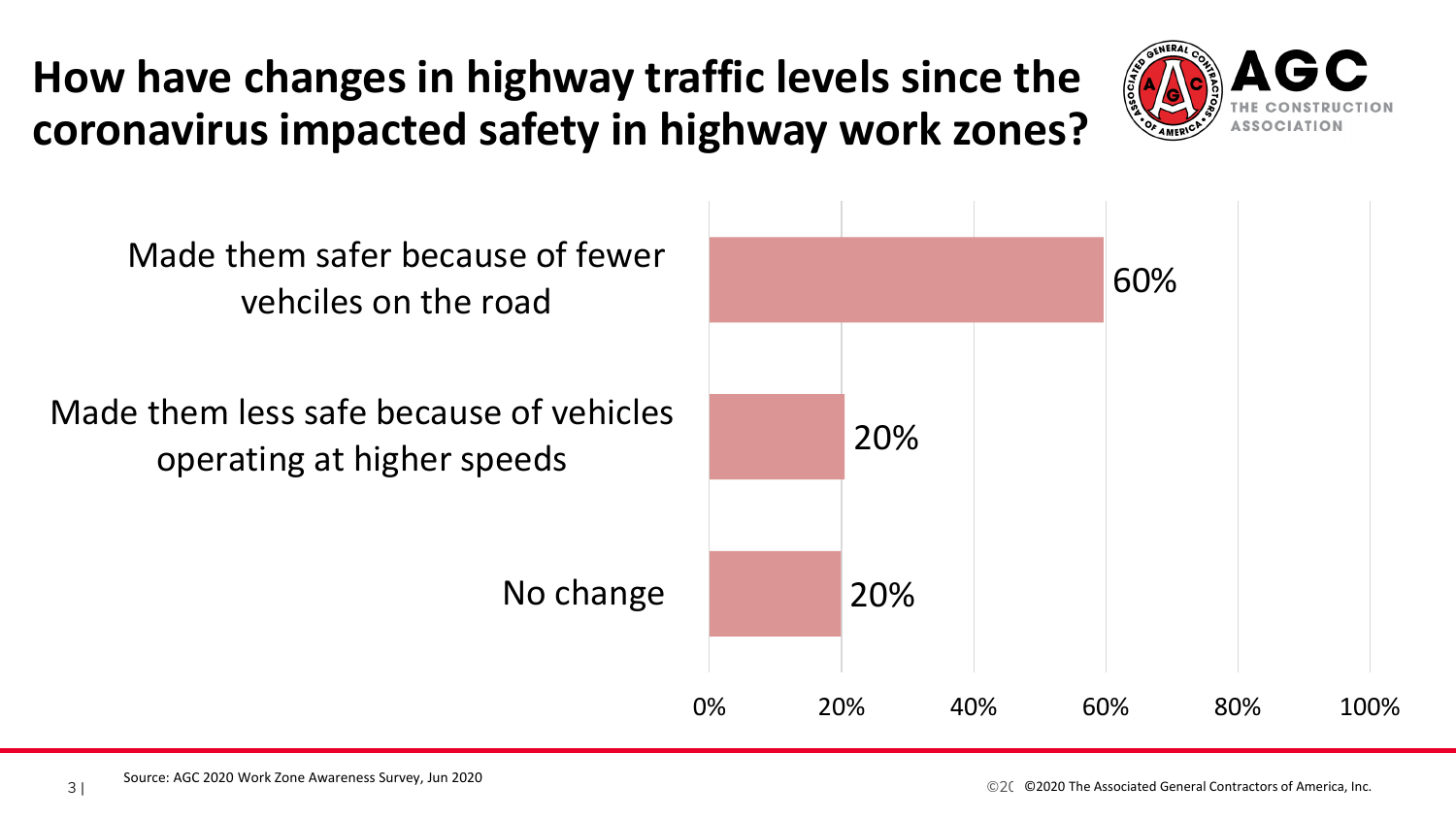## **Why do you think highway work zone construction is more dangerous today compared to a decade ago?**